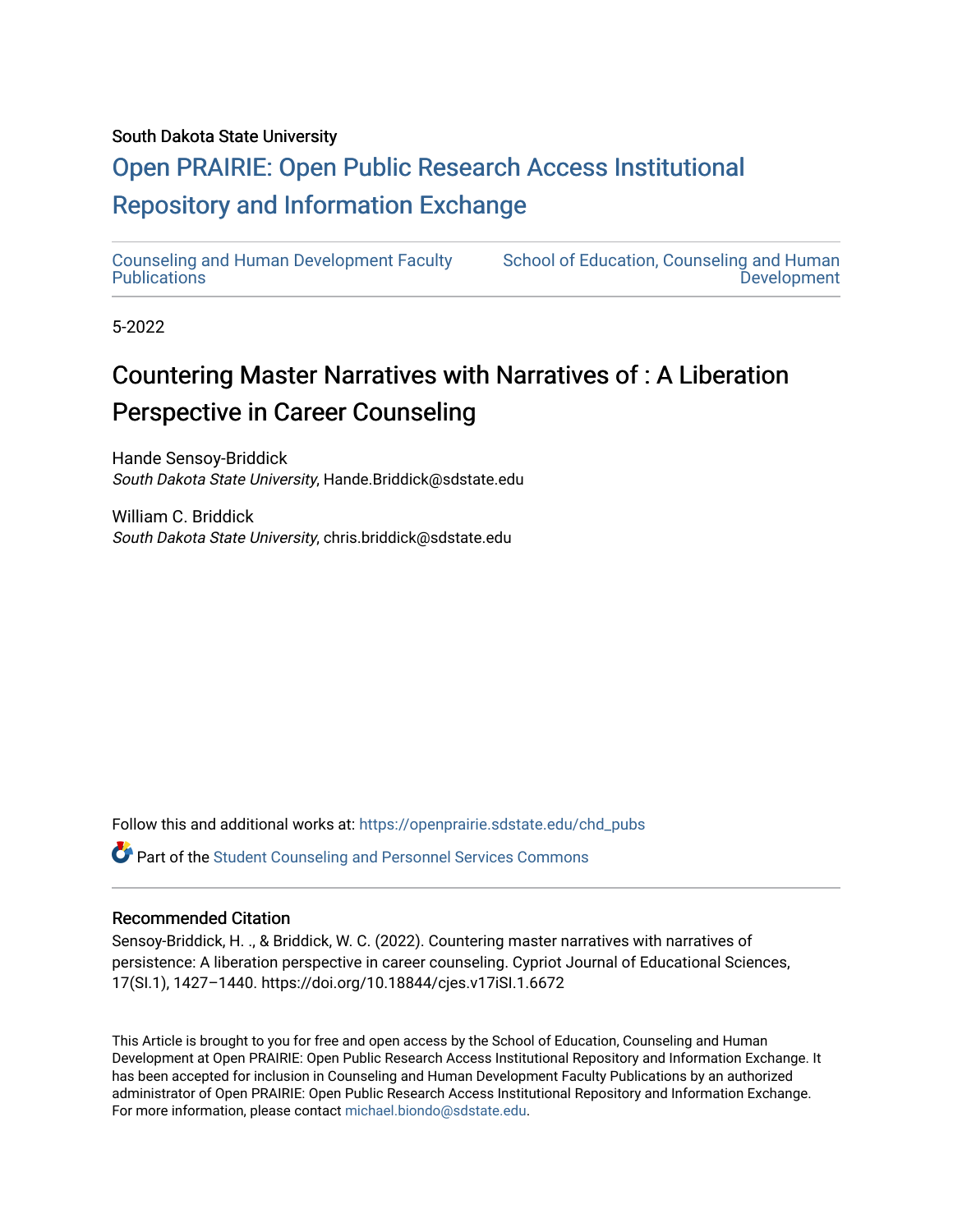

# Cypriot Journal of Educational Sciences



Volume 17, Issue 5, (2022) 1427-1440

# **Countering master narratives with narratives of persistence: A liberation perspective in career counseling**

 **[www.cjes.eu](http://www.cjes.eu/)**

- Hande Sensoy-Briddick<sup>\*</sup>, South Dakota State University, Wenona Hall 317, Counseling & Human Development-Box 0507, University Station, Brookings, SD 57007, USA [https://orcid.org/0000-](https://orcid.org/0000-0002-3961-9957) [0002-3961-9957](https://orcid.org/0000-0002-3961-9957)
- **William C. Briddick**, South Dakota State University, Wenona Hall 316, Counseling & Human Development-Box 0507, University Station, Brookings, SD 57007, USA <https://orcid.org/0000-0003-3280-1147>

#### **Suggested Citation:**

Sensoy-Briddick, H. & Briddick, W. C. (2022). Countering master narratives with narratives of persistence: A liberation perspective in career counseling. *Cypriot Journal of Educational Science*. *17*(5), 1427-1440 <https://doi.org/10.18844/cjes.v17iSI.1.6672>

Received from January 12, 2022; revised from March 11, 2022; accepted from May 03, 2022. Selection and peer-review under responsibility of Guest Edıtor: Prof. Jacobus G. Maree, University of Pretoria, Faculty of Education, Pretoria, South Africa. ©2022 Birlesik Dunya Yenilik Arastirma ve Yayincilik Merkezi. All rights reserved.

#### **Abstract**

As of 2019, the global youth population between the ages of 15 and 24 was 1.2 billion and growing (UNDESA, 2019). A sizable number of youth face discrimination and marginalization daily, often based on their social identities and related interlocking systems of power and oppression (Brewster & Molina, 2021). Minoritized youth, particularly, find themselves trapped in culturally manufactured master narratives that serve to reproduce the very systems of privilege that exist in their country (Liu, 2017). Considering these master narratives can be a significant step in our work with marginalized youth. Building on the contributions of leading scholars in career counselling, as well as other historically influential scholars in fields such as philosophy, education, and literature, we propose using narrative counselling and its related concepts to dismantle master narratives. In doing so, open spaces can emerge for alternative stories for the hopes, dreams, and futures of marginalized youth.

*Key Words*: Career; Master Narratives; Narrative Career Counselling

<sup>\*</sup> ADDRESS OF CORRESPONDENCE: Professor Hande Sensoy-Briddick, South Dakota State University, Wenona Hall 317, Counseling & Human Development-Box 0507, University Station, Brookings, SD 57007 *Email address*[: hande.briddick@sdstate.edu](mailto:hande.briddick@sdstate.edu)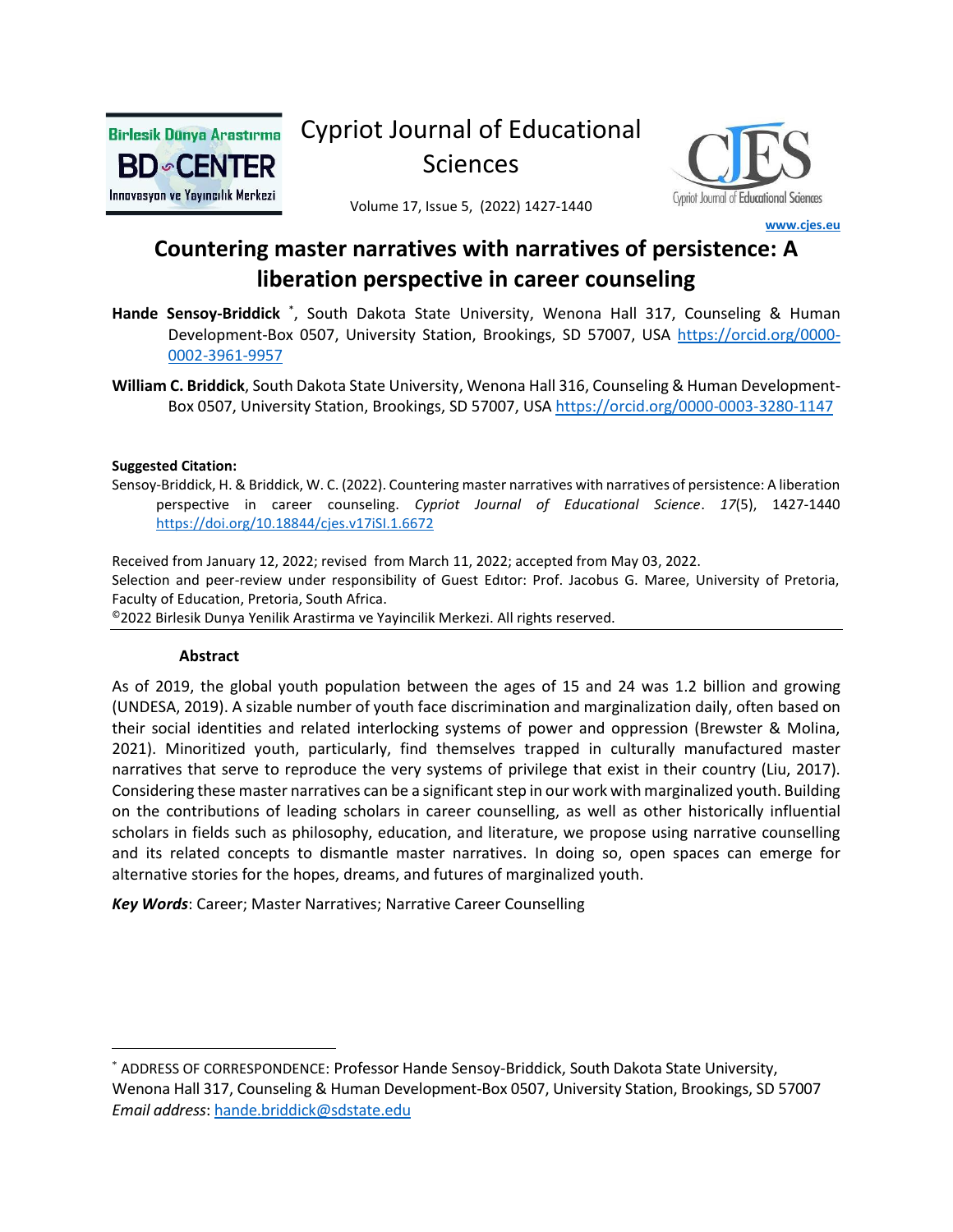## **Introduction**

The global youth population between the ages of 15 and 24, as of 2019, was 1.2 billion and growing. A 62% increase is expected among youth populations in the "poorest" countries by 2050 (UNDESA, 2019). These global facts make it clear that education and employment of the youth, particularly marginalized youth of the world, will be an important task for those of us in the field of career counselling. While we are writing from our own cultural vantage points as counsellor educators in the United States, our aim in this manuscript is to suggest ways to better serve minoritized youth in general. Building on the contributions of leading scholars in our field, particularly related to narrative career counselling, as well as other historically influential scholars in fields such as philosophy, education, and literature, we propose using narrative counselling and its related concepts to dismantle master narratives that often constitute an oppressive force in the lives of marginalized youth. Master narratives are socially manufactured stories about groups within our societies, that often have little to do with who we are and/or our hopes, and dreams. Master narratives can be both threatening and constraining, particularly for marginalized young people, as they chart the course for their future. Despite their critical importance, master narratives have not received proper attention from career counsellors, perhaps because they have been the subject of inquiry in other fields, such as sociology, literature, and philosophy. The aim of this manuscript is to use narrative means to increase youth's socio-political awareness and critical consciousness, so that the dismantling of oppressive master narratives can commence. We also propose examination of the lives of exceptional models, who successfully circumvented the master narrative and created their own personal narrative highlighted with resilience and success. In doing so, we invite the emergence of alternative stories, to better reflect the hopes, dreams, and futures of the youth we serve.

## **Career Construction with Marginalized Populations**

In the mid-20<sup>th</sup> Century, the Civil Rights movement brought diversity issues to the forefront of numerous professions within the United States. The field of career counselling was no exception. Since then, various authors have rightfully claimed that a large number of career counselling theories are applicable mostly to college-educated, middle class white men (Blustein, 2013; Fitzgerald & Betz, 1994; Richardson, 1993). As this and other realizations transpired, direct application and appropriateness of theoretical concepts such as career maturity were called into question for certain cultural groups (Lee, 1984). Examination of cultural, contextual, historical, and political factors, including their impact on the career development and success of diverse groups have followed (Byars-Winston & Fouad, 2006; Blustein, 2001; Chung, 2003; Cook, Heppner, & O'Brien, 2002, Fouad 2001; Hartung, 2002; Ponterotto, Rivera, & Sueyososhi, 2000; Pope, 2003).

Questions regarding universality of Eurocentric career counselling approaches have been raised by international scholars as well (Maree, Ebersöhn, & Molepo, 2006). As emic approaches that focus on specific cultural/social groups, such as LGBTQ+ (Lidderdale, Croteau, Anderson, Tovar-Murray, & Davis, 2007), women (Chung, 2003; Cook, Heppner, O'Brien, 2002) African Americans (Walsh, Bingham, Brown, & Ward, 2001), Latino/a (Berrios-Allison, 2011, Flores & O'Brien, 2002), Native Americans (Thompson, 2013) emerged in the literature, a number of career counselling professionals became more conscientious of different cultural worldviews and social justice issues impeding the career development of marginalized individuals (Luginbuhl, McWhirter, & McWhirter, 2016; Olle & Fouad, 2015).

Although the foundations of career counselling are embedded with elements of social justice (Hartung & Blustein, 2002; Pope, Briddick, & Wilson, 2013), these issues have not taken centre stage in the United States, until recently. In 2015, the Multicultural and Social Justice Counseling Competencies (MCSJCC) were developed (Ratts, Singh, Butler, Nasssar-McMillian, & McCullough, 2016) and endorsed by the American Counseling Association (ACA) and the Association for Multicultural Counseling and Development (AMCD). Other organizations such as the National Career Development Association (NCDA)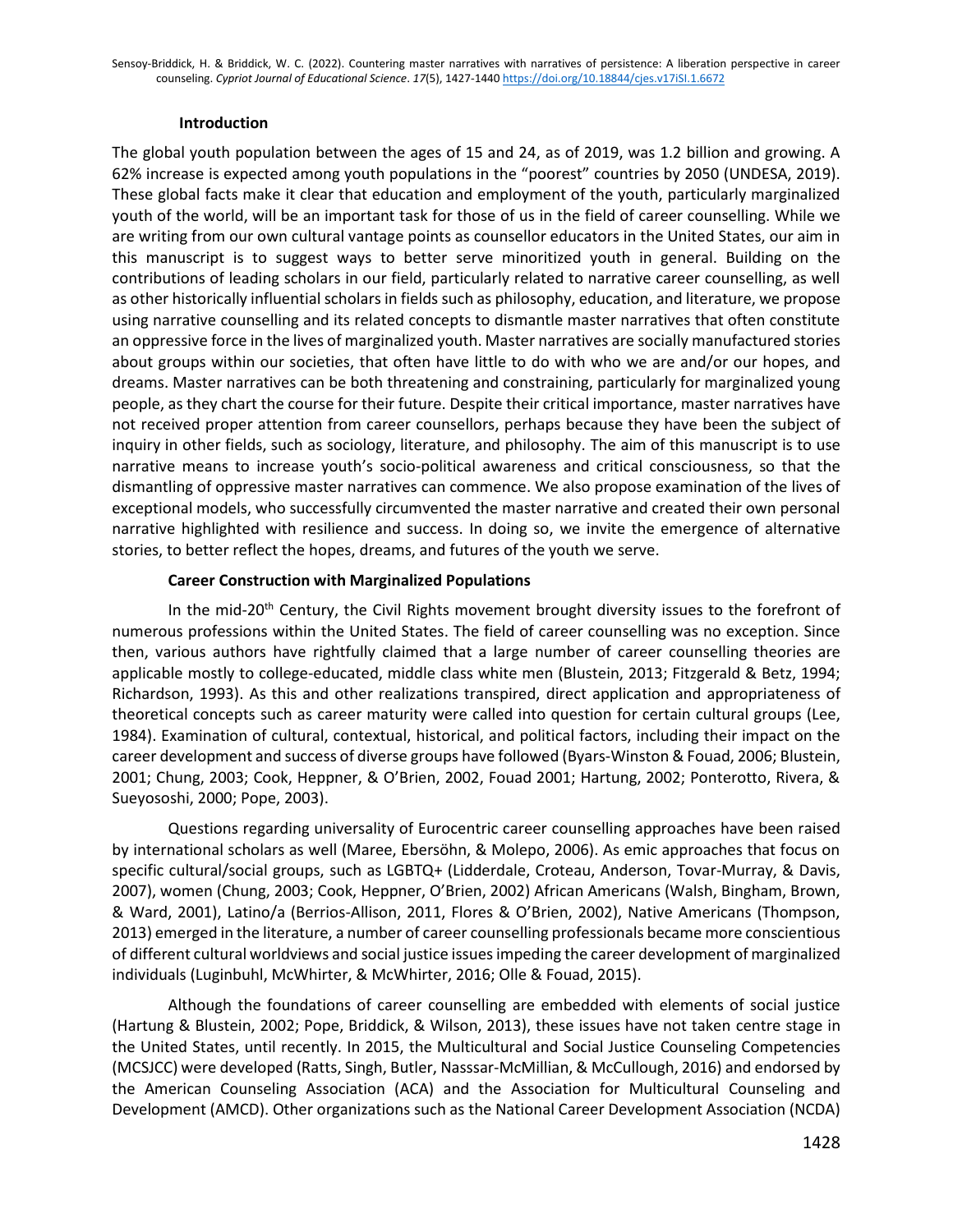and the American School Counselor Association (ASCA) have integrated a social justice perspective into their ethical standards. School counsellors, for example, are charged with examining critical data (including data associated with academic attainment and disciplinary referrals) to identify and address equity issues that create achievement, attainment, and opportunity gaps among different student groups (ASCA, 2016).

A social justice perspective is particularly critical when working with marginalized youth, who often face structural, interpersonal and other types of discrimination that materialize in the form of a threat to their social identities, sense of self, wellbeing, and success (Rapa, Diemer, & Bañales, 2018). The occurrence of such discriminatory experiences is unfortunately common and a universal phenomenon. For example, one study revealed that 97% of African-American youth experienced at least one incident of discrimination within a 2-week period (Seaton & Douglas, 2014). Given the prevalence of social justice issues and their impact on the well-being of marginalized youth, it has become essential for counsellors to adopt counselling approaches that will allow critical examination of the social/political/historical factors affecting youth. Thus, several scholars (Chapman-Hilliard & Adams-Bass, 2016; Gaylord-Harden, Burrow, & Cunningham, 2012; Watts, Griffith, & Abdul-Adil, 1999) extensively discussed the importance of helping youth to develop critical consciousness (Freire, 1990) as a protective and resilience-building factor. Authors such as Watts, Griffith, and Abdul-Adil (1999) created programs to facilitate youth's ability to recognize and successfully navigate the sociopolitical factors that marginalize them.

This manuscript aims to expand the earlier work of Maree, Ebersöhn, and Molepo (2006) whose work focused on the use of postmodern narrative career counselling with marginalized South African youth. Similar to them, we believe that narrative counselling (White & Epston, 1990) provides a conceptual framework and lens to enhance our understanding of the intricacy of and discourse to address discriminatory experiences of young people. We propose the examination of what writer Toni Morrison defines as master narratives (Morrison, 1990) to increase the sociopolitical awareness of youth. We believe that examination of master narratives is the first step in raising the critical consciousness of youth, a concept emphasized by "psychologies of liberation" (Martín-Baró, 1994; Montero, & Sonn, 2009). Along with raising awareness, we propose the introduction of narratives of persistence, essentially stories of well-known figures who successfully found an "escape route" (Maree, Ebersohn, & Molepo, 2006, p.56) from the constraints of the oppressiveness of master narratives. We hope that examination of these escape routes will open up narrative spaces nurturing hopefulness and a sense of agency for youth.

## **Master Narratives: Widely Held Cultural Impressions about Social Groups**

French philosopher Jean-Francois Lyotard (1984) coined the term master or grand narrative (cited in Stanley, 2007). American writer Toni Morrison defined a master narrative as an "…*ideological script that is being imposed by the people in authority on everybody else"* (Moyers, 1990). Similarly, Collins (1989) explained master narratives as widely held social scripts about various cultural groups in our country.

The word *imposition* in Morrison's (1990) definition is quite significant. It suggests a power differential between those imposing the narrative and those upon whom the narrative is being imposed. These narratives are often communicated via the media and implemented in social institutions like schools. Many times,those with power do not question the accuracy of these narratives and end up playing a significant role in their perpetuation. Social scientists and others have introduced the concept of implicit/explicit biases to increase our awareness of this process with the hope that such awareness will prevent us from engaging in discriminatory practices. However, current statistics reveal that such discriminatory practices are common and result in serious consequences for youth.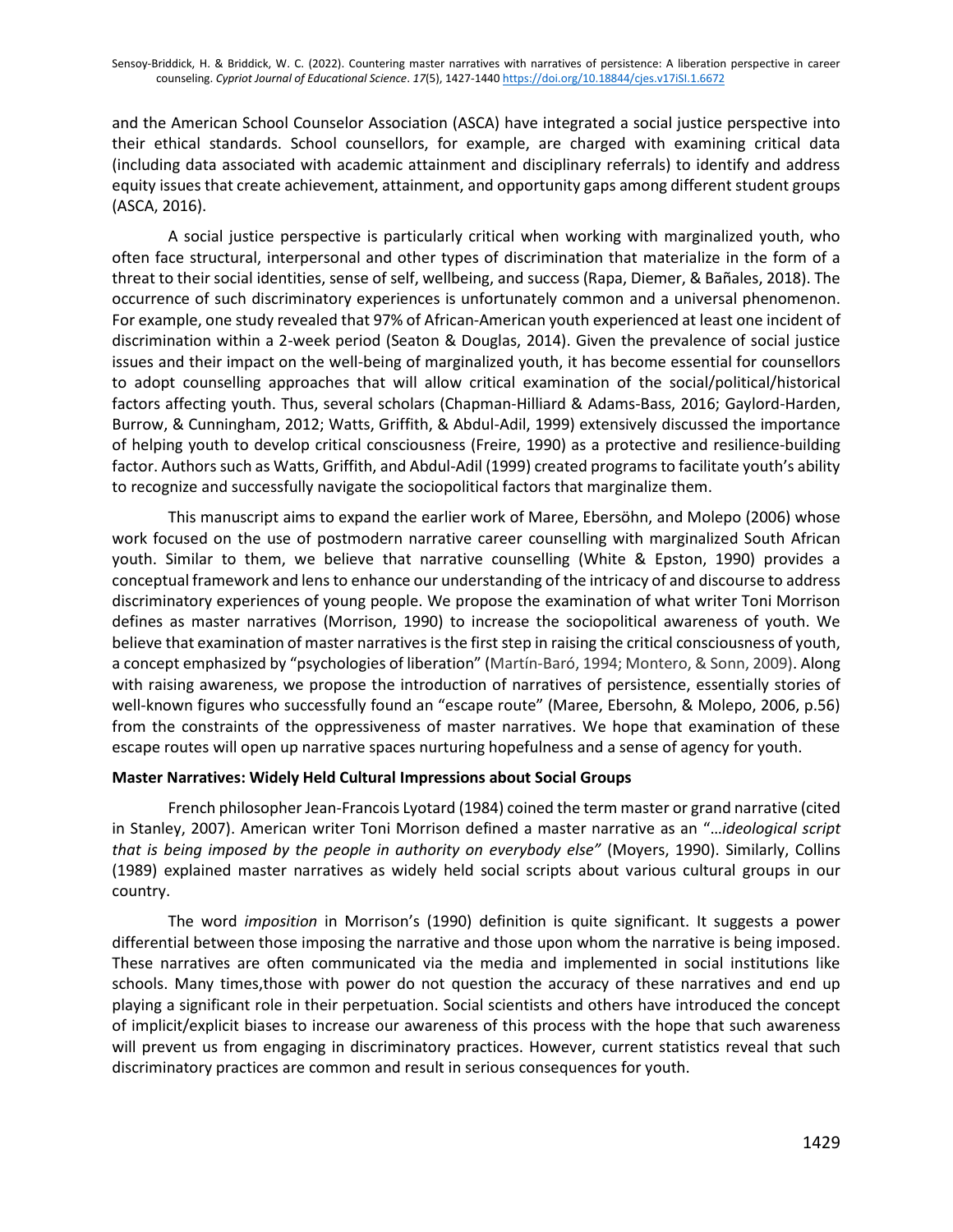#### **Consequences of Unquestioned Oppressive Master Narratives**

Often adults communicate their biases in insidious ways. Michelle Obama (2018) in her autobiography *Becoming* describes a brief exchange with a college counsellor more than 30 years ago. Obama states: "because rightly or wrongly, I got stuck on one single statement the woman uttered. 'I'm not sure', she said, giving me a perfunctory, patronizing smile, 'that you are Princeton material.' " The long-lasting impact of such discounting interaction is evident in Ms. Obama's description. Decades later, she not only remembered the exact words but also the disparaging manner the counsellor chose in delivering her message. While Michelle Obama's future seemed unharmed by that interaction, the same is not true for a significant number of marginalized, vulnerable youth.

Expulsion rates, for instance, demonstrate how race plays a role in the rights of children and youth to receive a decent education in US public schools. African American students, regardless of their gender, are expelled from K-12 schools at a much higher rate than their White classmates (Crenshaw, Ocen, & Nanda, 2015). Similarly, such severe disciplinary action is found to disproportionately impact Native American and Latino/a students as well. Even in our preschools we see a racial disparity with regard to expulsion rates. Gilliam (2005) found that African American pre-schoolers were expelled from preschool 3.2 times more than other pre-schoolers.

Gender is another social construct that appears to create a structure of exclusion impacting one's career aspirations. For instance, girls and young women are often discouraged from pursuing careers in STEM fields for various reasons, including the belief by some in their limited potential to succeed in STEM professions. Although disproven repeatedly, this belief has real-life implications as shown in recent workforce analysis. Despite all initiatives, women still constitute only 29% of STEM specialties (Khan, Robbino, & Okrent, 2020), although 51% of the US population are women (US Census, 2019). Extensive literature related to these matters continues to show how various blunt and/or stealthy biases held by others create significant barriers for women's full participation in these fields.

One of the most dangerous aspects of master narratives is their potential to be internalized by children and youth. Paulo Freire, the author of *Pedagogy of Oppresse*d (1970) suggested that marginalized individuals internalize the oppressor's consciousness and act in ways to validate it unless they develop critical consciousness (Watts, Griffith, & Abdul-Adil, 1999). Such internalized oppression, along with various marginalization processes, can lead to a deep sense of worthlessness and powerlessness in people (Freire, 1970). The words of Warm Springs, Oregon Councilwoman Carina Miller support Freire's (1970) assertion, as she described the impact of systemic, continuous marginalization of our Native American students in schools. The Councilwoman explained how as a student she "felt worthless like I wasn't worth the effort or patience to understand who I am or my history" (Clarren, 2017).

We, the authors, witnessed this sense of hopelessness and impaired sense of agency in marginalized youth in our work as counsellors, counsellor educators, and/or supervisors. One of us distinctly recalls an adolescent from a family with limited financial means. Although the student had considerable promise to graduate from a 2- or 4- year institution, their future aspirations were modest and limited to holding a steady job at a fast-food restaurant. They quickly discounted compliments about their academic abilities and resisted discussions of future possibilities. We wondered why *their dream* did not include certain other elements found commonly among youth with considerable resources. We were curious as to whether this student and classmates who were likewise marginalized, could benefit from stories of others like Emil J. Freireich, who despite an impoverished childhood became a major figure in the treatment of childhood leukaemia (Gladwell, 2013). We have witnessed students from challenging backgrounds engaged and inspired by presentations focused on the topic of resilience and resilient individuals, who forged an alternative path to a more fulfilling life for themselves. To our surprise, we realized that narratives of inspiring models can remain as subjugated knowledge (Foucault, 1980) and/or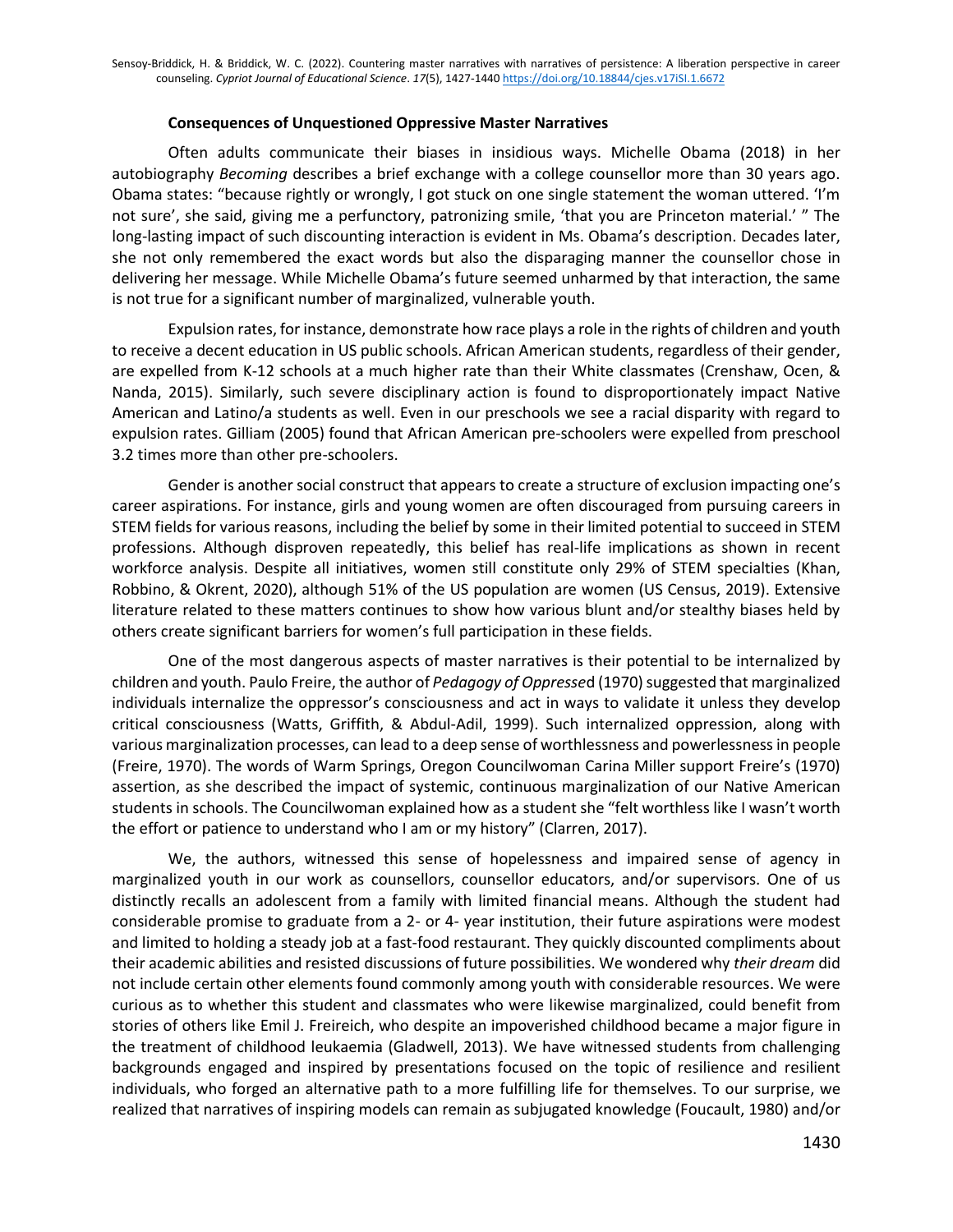be treated as rare exceptions with no real-life implications for a number of individuals. This prompted us to consider a contemporary approach that harnesses the power of these narratives and ways to utilize them. Such an approach can be described as both liberating and transformative (Wink, 2005) as it deals with hegemonic discourses that perpetuate marginalization, inequality, and impedes experience of life purpose (Maree, 2020). We understood that in order for these narratives to have a transformative impact, they needed to be carefully and deliberately introduced. We also realized the need to be prepared to assist youth in deconstructing the master narrative associated with their social groups first and foremost, so that they may feel free to consider themselves as agents capable of creating alternative narratives.

## **Dismantling the Oppressive Master Narrative**

Gergen and Kaye argued that therapeutic interactions often do not include an attempt to "confront the deeper origins of the problem or complex ways it is sustained" (1992, p. 167). The initial reaction of the individual working with the aforementioned adolescent was to utilize cognitivebehavioural therapy (CBT) to work on their low self-esteem, by identifying various cognitive distortions the student was engaging in. Although it is indeed an effective intervention, it does not provide a systemic approach that invites both clients and counsellors to examine problems within a historical and sociological perspective. By not doing so, it can leave the client with the impression that their presenting issues are a product of their own doing.

Somewhat different from traditional counselling approaches, narrative therapy provides a discourse that allows a process of examining the impact of clients' problem-saturated narratives on their identities and their perception of future possibilities. Thus, a narrative approach avoids "blaming" clients for their difficulties and encourages their collaboration in reducing the impact of problem-saturated narratives in their lives. Where such an approach may fall short though, is in helping clients realize that the oppressive narratives in their lives are the by-products of master narratives imposed on them; principally because of their social identities. This perspective is particularly critical in working with marginalized youth as it allows them to note various marginalization processes that serve the purpose of creating and maintaining these master narratives. The following are examples borrowed from different fields demonstrating ways in which clients have been invited to critically examine the oppressive master narratives and the various ways with which they are perpetuated in their lives.

A systemic approach that conceptualizes psychological problems as by-products of social realities has been successfully used in the treatment of disordered eating. Understanding the interaction between the idealized body image broadcasted widely by the media and disordered eating (Becker, et al., 2002, Field et al., 2001), counsellors specialized in this particular disorder are advised to spend a considerable amount of time with clients in 1) increasing their awareness of media messages, and 2) identifying individuals in their immediate environments (such as their family members, friends, coaches, etc.) sometimes referred to as an audience, who perpetuate these messages. As the susceptibility of children and adolescents to media messages has become widely recognized (Morris & Karzman, 2003), the American Academy of Pediatrics (1999) encouraged mental health professions to use media literacy or media education with young clients. The main purpose of these psychosocial programs is to increase the critical consciousness of youth, so they can develop the skills necessary to evaluate mass media messages objectively and resist the attempts to impose an impossible body image and associated psychological characteristics (e.g., lack of self-control) on them.

While challenging master narratives related to body image happens in the present, challenging other master narratives, embedded in historical atrocities, requires a critical examination of commonly held historical "facts" and replacing them with truthful accounts of what actually transpired from the perspective of those exposed to oppressive actions. Postcolonial distress (Hartmann & Gone, 2014), previously known as historical trauma (Yellow Horse Brave Heart, 2011; Duran & Duran, 1995) is a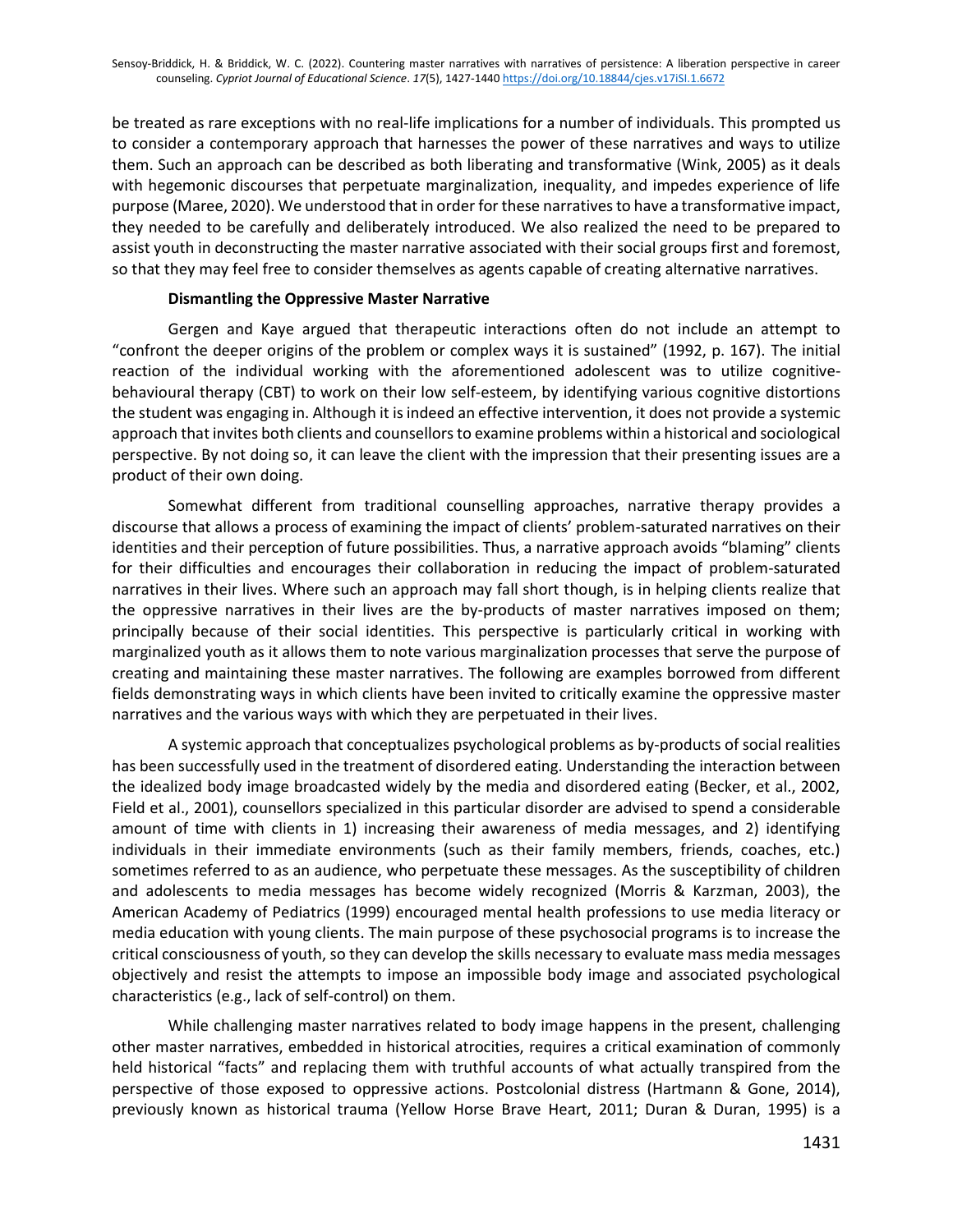psychological construct that is used predominantly by Indigenous scholars. Postcolonial distress describes the traumatic and damaging psychological consequences of "years of colonization, cultural suppression, and historical oppression imposed on Indigenous people in Northern America'' and the ongoing structural violence that they have been exposed to (Kirmayer, Gone & Moses, 2014, p. 299). The construct is critical due to its recognition of past attrocities and current social inequities as the origins of the psychological distress, rather than medicalizing it as we often do with mental health concerns (Kirmayer, et al., p.310). Consequently, the remedy for this syndrome is to increase one's awareness of the impact of historical injustices and current structural inequities imposed on them. Likewise, recognizing the resiliency of Native American communities by understanding unique ways they have successfully resisted colonization and current discrimination is equally as important (Denham, 2008).

In conclusion, we agree with Stephen Biko (1978), a South African activist, that unless we encourage youth to develop a socio-political-historical perspective necessary to identify and critically examine master narratives, internalized oppression associated with various social identities will continue to undermine their sense of self, resiliency, and hope of marginalized youth. Thus, developing critical consciousness is the first step in dismantling oppressive master narratives.

## **Developing Narratives of Persistence**

Although raising critical consciousness is important in dismantling the master narrative, it is equally important to invite youth to examine narratives of individuals who may have had similar struggles in life but were able to find an escape route to a more fulfilling life. Maya Angelou in an interview with Oprah Winfrey aptly referred to these narratives as stories of endurance. The power of these stories lies in revealing the complex *process* of endurance that is filled with intermittent periods of disappointment, pain, triumph, and above all an unyielding persistence with which one struggles to resist adversities. These are the very stories of personal strength and resilience that can successfully dismantle the deficiency perspective commonly used to describe marginalized people and their lives. Career counsellors may consider inviting their clients to study these narratives to bolster their belief in themselves and in the possibility of reaching their own dreams instead of feeling trapped in an impossible master narrative. Inspired by Maya Angelou we describe such stories as narratives of persistence.

## **Examining Exemplary Models and Their Narratives of Persistence**

Various authors have discussed the importance of models in youth development in general and career development in particular. Social learning theory (e.g., Bandura 1977, 1986) proposed that people learn from observing others. It has been noted that role models may be influential in people's career decisions (Pleiss & Feldhausen, 1995), their attitudes toward non-traditional occupational choices (Greene, Sullivan, & Beyard-Tyler, 1982; Heckett et al., 1989; Savenye, 1990) and, educational aspirations and choice of a college major (Hackett, Esposito, & O'Halloran, 1989). Hackett and Byars (1996) argued the importance of models particularly for marginalized youth, as they may learn effective coping mechanisms from them, to deal with various forms of discrimination.

The narratives of persistence introduce youth to other types of role models. We prefer the term exemplary models, to refer to those individuals who successfully resisted a master narrative's defining impact on their identities and future possibilities. Often youth hear generic advice, such as "work hard to reach your goals," from adults as a success formula to every challenge that they face. Such advice, although helpful, does not take into consideration structural inequities and lack of support structures that can undermine marginalized youths' ambitions and desire to formulate and/or reach future goals. Consequently, it is valuable for youth to learn about effective strategies to successfully resist discriminatory practices that can thwart one's drive to actively shape their future. Michele Obama, for example, considered the aforementioned counsellor's behaviour as a "punch" directed at her because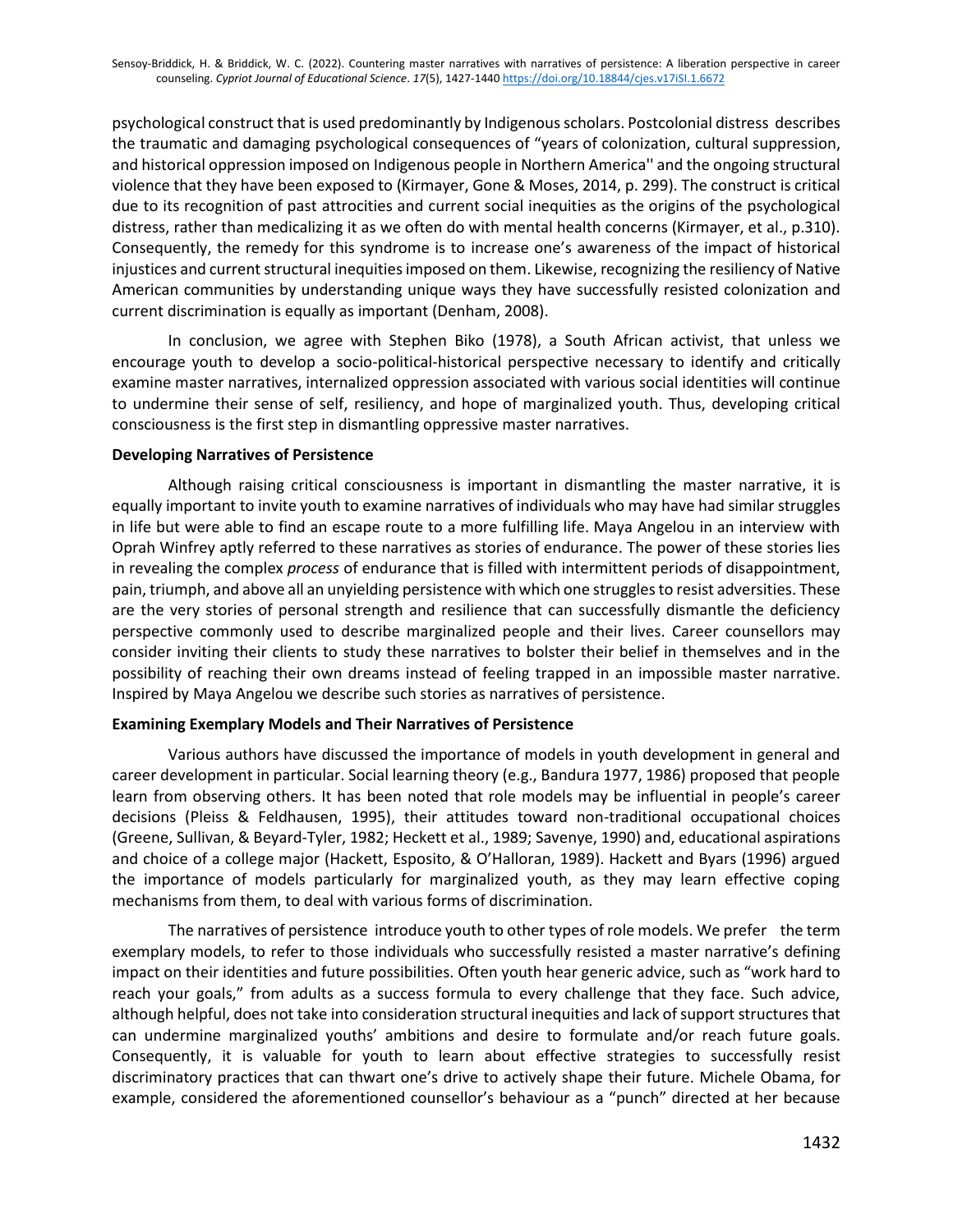she was a Black girl from South Chicago. In her case, rather than internalizing it by believing that she was not Princeton material, she used it to strengthen her determination to attend Princeton and prove the counsellor wrong. A marginalized young woman and aspiring STEM scholar might benefit from learning about Madame Curie, who received a Nobel Prize twice during an era where women were encouraged to focus only on domestic responsibilities. She achieved this success by not only working hard, but also successfully challenging master narratives regarding a woman's place in society. She had to leave her home country, due to lack of educational opportunities for women, to earn an advanced science degree in France. She navigated various challenges as an immigrant woman/student before securing a lab where she could work. Today we would say, "She persisted." Hers is an example of a narrative of persistence.

The processing of these narratives is important. The focus should not necessarily be on the outcome but rather on the process that an exemplary model went through to reach their goals and dreams. Inquiry could centre on considerations such as the model's coping mechanisms, source or sources of their personal strength, and personal characteristics of the model that youth find admirable. What is a youth's perception of the model's success formula for navigating through challenges? How is a youth's situation similar to the model's situation and how is it different? Discovering one or two things a young person learned from the exemplary model and their narrative can likewise be valuable. For instance, Maya Angelou's poem entitled *Still I Rise* (Angelou, 1978) acknowledges the historical oppression imposed on Black people in the US as well as their resiliency. The poem powerfully explains her determination to rise above all challenges. Her words signal a special bond she has with history and her ancestors as sources of her personal strength and endurance. Her determination could be viewed as a promise she made to her ancestors that she will continue their commitment to create a better world. Similarly, a young person may find Maya Angelou's deep connection to her ancestors relevant to their own life and life struggles.

Narratives with hallmarks of resilience and endurance and their exemplary models are common and available via libraries, video streaming services, and the internet, providing individuals with considerable opportunities for discovery. Wallace (2007) offered an excellent example of possible models in the use of career narratives of "eminent people" within the field of education. These narratives profiled prominent individuals, who demonstrated resilience and success in overcoming various obstacles and difficulties. This same method could be followed in gathering narratives that are more appropriate for a younger population of clients. With Wallace's example in mind, personal narratives could be gathered more locally, by those working with youth (i.e., school counsellors, teachers, etc.). Most every community has successful people, who have had to overcome a great deal to reach their present place in life. Professionals working with youth populations might be able to get local individuals who are willing to share their narratives to visit classrooms in person, virtually, or to share their story via video or in printed form, perhaps deepening the connection between a narrative's author and an audience of young people.

Before concluding this section, clarification is necessary in our use of the term exemplary model. An exemplary model differs from the concept of role model used in career construction theory. Role models within career construction theory are most often selected by individuals before age 10, and have a different function, serving as a blueprint in constructing one's self (Savickas, 2006; Briddick & Sensoy-Briddick, 2012). Savickas (2006), highlighting the significance of this construct, stated "If I can only know one thing about a person, I love to know who their role model was when they were growing up, because it is the solution to the problems they faced in growing up." We prefer the term exemplary model in this manuscript rather than role model to distinguish them from our earliest choices in self-construction found within in career construction theory. Use of exemplary models can introduce youth to elements of resistance and perseverance, while assisting them in developing critical consciousness. Our recommendation of using exemplary models with youth does not discount the use of role models but rather seeks to be useful in yet another way.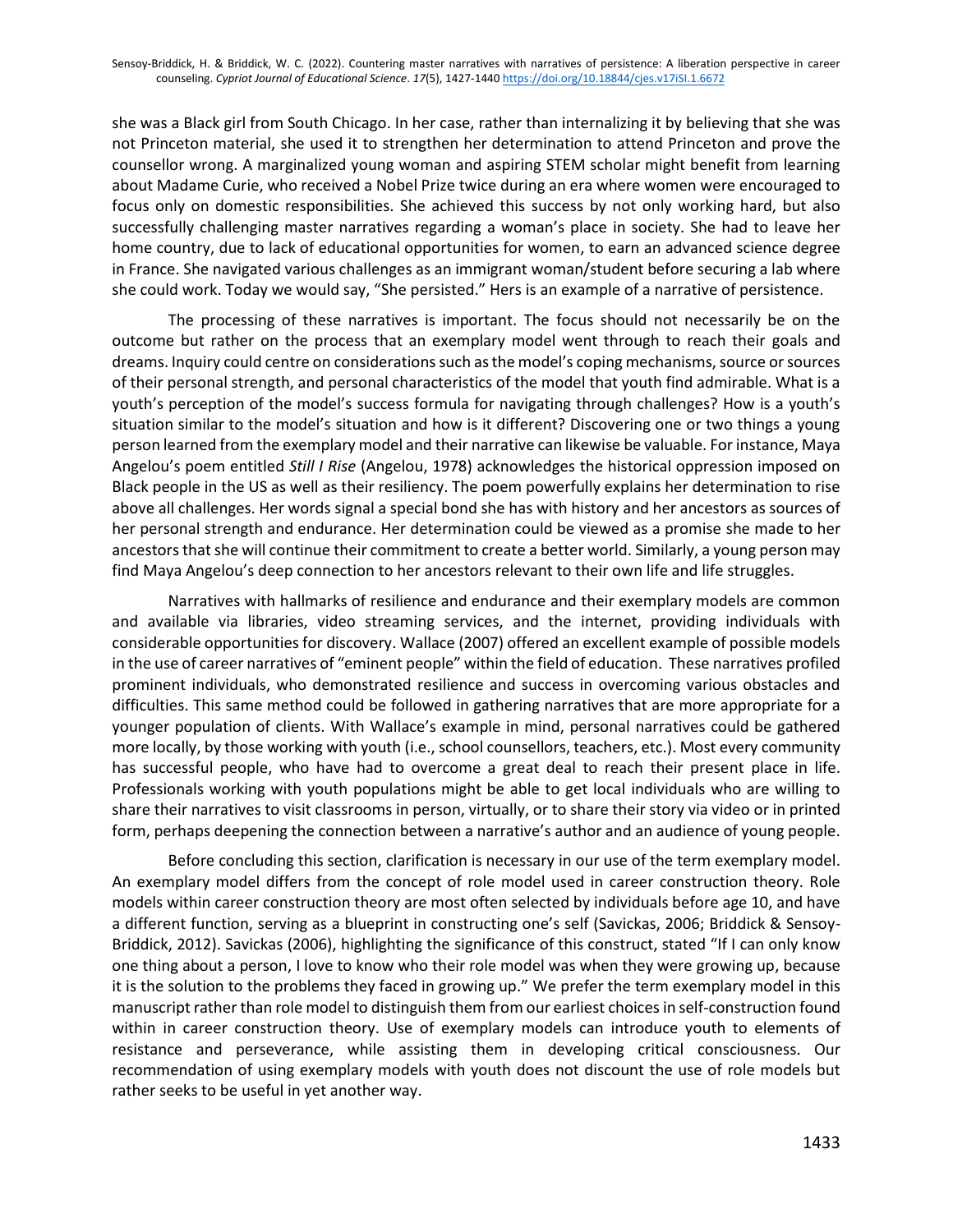#### **Supporting Emerging Narratives of Persistence Via Audience**

Examination of narratives of exemplary models often reveals that they had someone who was supportive of them and who believed in their potential and abilities. Even an audience of one could make a difference. Michele Obama (2018) in her autobiography talked about the support of her mother, brother, and some of her teachers and mentors. Maya Angelou discussed the importance of The Harlem Writers Guild in her career as a prominent poet and writer. A supportive audience is a critical aspect of resiliency work with marginalized youth.

Winslade and Smith (1997) succinctly noted the significance of audience in supporting and sustaining emerging narratives that bears relevance to those of persistence. They note, "A good story needs an audience before it can be appreciated as a good story. A counselor may be the first audience. But there is a need for the deliberate searching out of wider audiences" (p. 189). One consideration for career counsellors is to take enough time to talk with youth about the concept of audience and its importance in supporting narratives of persistence. Many times, youth encounter those who intentionally and/or unintentionally support the master narrative and thus become either witting or unwitting accomplices of these narratives.

Savickas (2011, 2015, 2019a,b) has made considerable reference to the significance of an individual's audience as it relates to one's career construction. The present authors explored the concept of audience and how it might be utilized in career counselling, including sample questions used in exploring a client's audience and recruiting new members (Briddick & Sensoy-Briddick, 2013). For instance, with identified, current audience members that are recognized from our conversations we might ask a young person, "Grandma has been supportive of your studies for as long as you have been in school. What might she say you could do to overcome your doubts and fears about pursuing a college degree?" Or, we could use Madam Curie as an introduced audience (Lobovits, Maisel, & Freeman, 1995) and ask the young person who is hesitant to leave their town to go to another state "What might Madam Curie think about you leaving your comfort zone?"

The previous work of other scholars on the topic of audience (Freedman & Combs, 1996; White, 1992, 1993; White & Epston, 1990) or variations of the concept might be useful in career counselling as well (Briddick & Sensoy-Briddick, 2013). Our hope remainsthat the concept of audience can be recognized as potentially useful in the work we do with our clients in career counselling.

As counsellors we are not called to be a spectator to ongoing systemic injustices impacting our marginalized youth. We are called to promote action, encourage advocacy, and facilitate change. As we conclude we seek to be clear that in no way do we want to leave the impression that the exploitation, systemic oppression, various inequities, etc. that support master narratives and their proponents, should go unconfronted in our work with clients. There is so much more to be said about advocacy, social justice, and confronting the aforementioned forces. It is likely in itself a separate scholarly contribution, perhaps an entire special journal issue, and likely much more as so much remains to be done.

#### **Conclusion**

In recent years, mental health professionals started to emphasize the importance of consistently "appraising moral implication of our work" (Prilleltensky, 1997, p. 517) to determine whether our interactions and inventions undermine and/or strengthen the sense of agency and resiliency of our clients. In assisting marginalized youth, it is our ethical obligation to consider the impact of contextual factors that limits one's belief in their ability to achieve their dreams. Unquestioned master narratives are the social mechanisms that lead to self-regulation and self-discipline to maintain the status quo (Foucault, 1980). One of the most effective ways to liberate youth from these oppressive mechanisms is to introduce them to alternative narratives of other marginalized individuals, who explain how they have survived, thrived,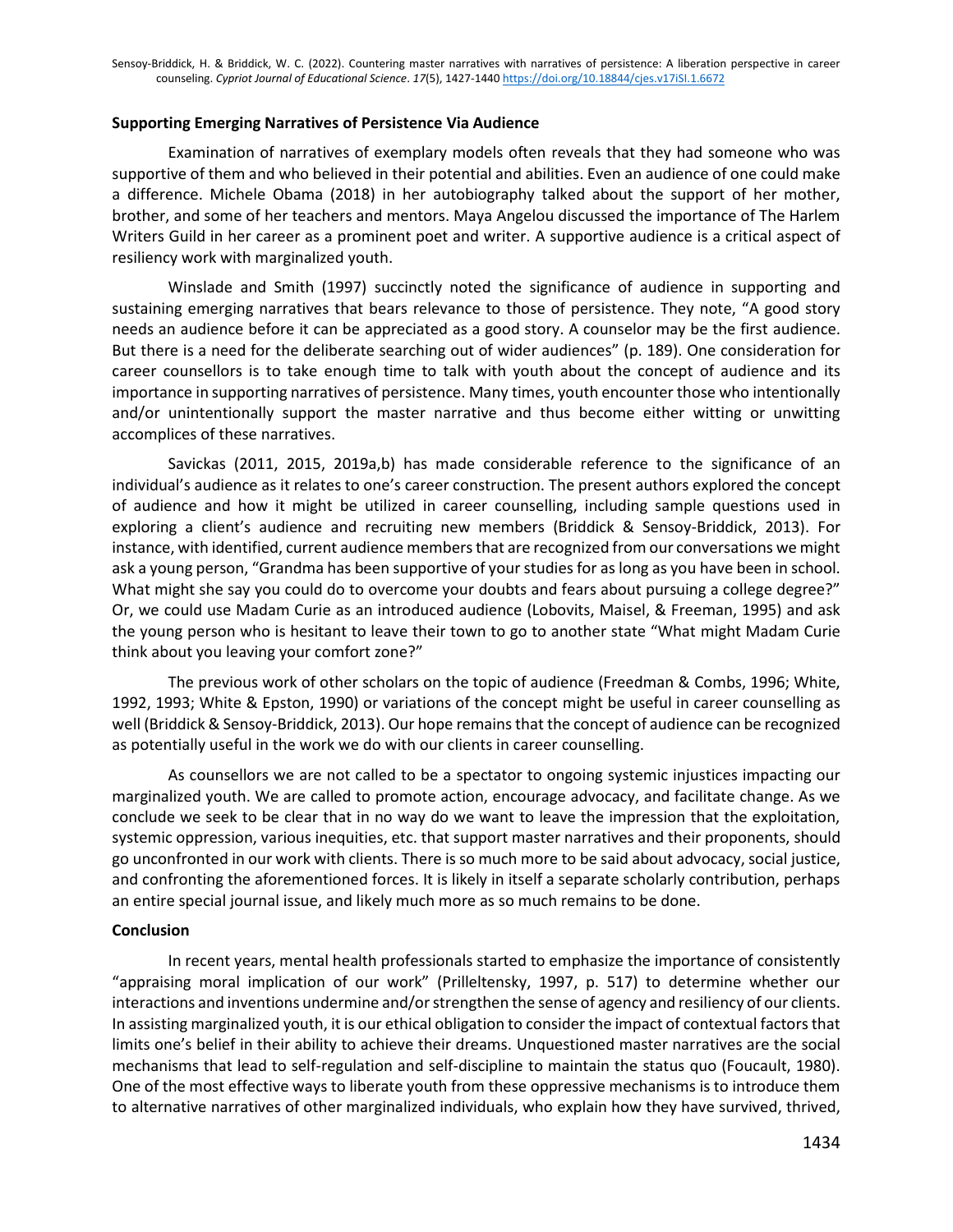and been able to overcome challenges. Otherwise, these individuals, their escape routes, and resistance stories will remain as "subjugated knowledge" in our schools and in our culture (Foucault, 1980). We can help young people discover the stories of individuals who were deeply aware of structural oppressions affecting them and were able to resist their potential control over their lives. Our aims fulfilled, those we serve can discover their dreams and then believe in their ability to create a fulfilling life, a story that is attainable and that can be well lived.

#### **References**

- American Academy of Pediatrics. Committee on Public Education. (1999). Media education. *Pediatrics, 104*, 341-343.
- Angelou, M. (1978). *And still I rise: A book of poems*. Random House.
- American School Counselor Association (2016). ASCA ethical standards for school counselors. Alexandria, VA, Authors.
- Bandura, A. (1977). Self-efficacy: Toward a unifying theory of behavioral change. *Psychological Review, 84*(2), 191–215. [https://psycnet.apa.org/doi/10.1037/0033-2](https://psycnet.apa.org/doi/10.1037/0033-)95X.84.2.191
- Bandura, A. (1986). *Social foundations of thought and action: A social cognitive theory.* Prentice-Hall.
- Becker A. E., Burwell R. A., Herzog, D. B., Hamburg P., & Gilman S. Eating behaviours and attitudes following prolonged exposure to television among ethnic Fijian adolescent girls. *British Journal of Psychiatry, 180,* 509–514. <https://doi.org/10.1192/bjp.180.6.509>
- Berrios-Allison, A. (2011). Career support group for Latino/a college students. *Journal of College Counseling, 14*, 80-95. [https://doi.org/10.1002/j.2161-1882.2011.tb00065.x](https://psycnet.apa.org/doi/10.1002/j.2161-1882.2011.tb00065.x)
- Biko, S. (1978). *I write what I like: Selected writings.* The University of Chicago Press.
- Blustein, D. L. (2013). The psychology of working: A new perspective for a new era. In D. L. Blustein (Ed.), *The Oxford handbook of the psychology of working* (pp. 3–18). Oxford University Press.
- Blustein, D. L. (2006). *The psychology of working: A new perspective for career development, counseling, and public policy* Erlbaum.
- Blustein, D. (2001). Extending the reach of vocational psychology. Toward an inclusive and integrative psychology of working*. Journal of Vocational Behavior, 59*, 171-182. <https://doi.org/10.1006/jvbe.2001.1823>
- Brewster M. E., & Molina, D. A. L. (2021). Centering matrices of domination: Steps toward a more intersectional vocational psychology. *Journal of Career Assessment*. https://doi.org[/10.1177/10690727211029182](https://doi.org/10.1177/10690727211029182)
- Briddick, W. C., & Sensoy-Briddick, H. (2012). The concept of role models in life design. *Cypriot Journal of Educational Sciences, 7,* 326-333.
- Briddick, W. C., & Sensoy-Briddick, H. (2013). The role of audience in Life Design. In A. Di Fabio, & J. G. Maree (Eds.), *Psychology of career counseling: New challenges for a new era* (pp. 69-82). Nova Science Publishers.
- Byars-Winston, A. M., & Fouad, N. A. (2006). Metacognition and multicultural competence:Expanding the Culturally Appropriate Career Counseling Model. *The Career Development Quarterly, 54,* 187-201. <https://psycnet.apa.org/doi/10.1002/j.2161-0045.2006.tb00151.x>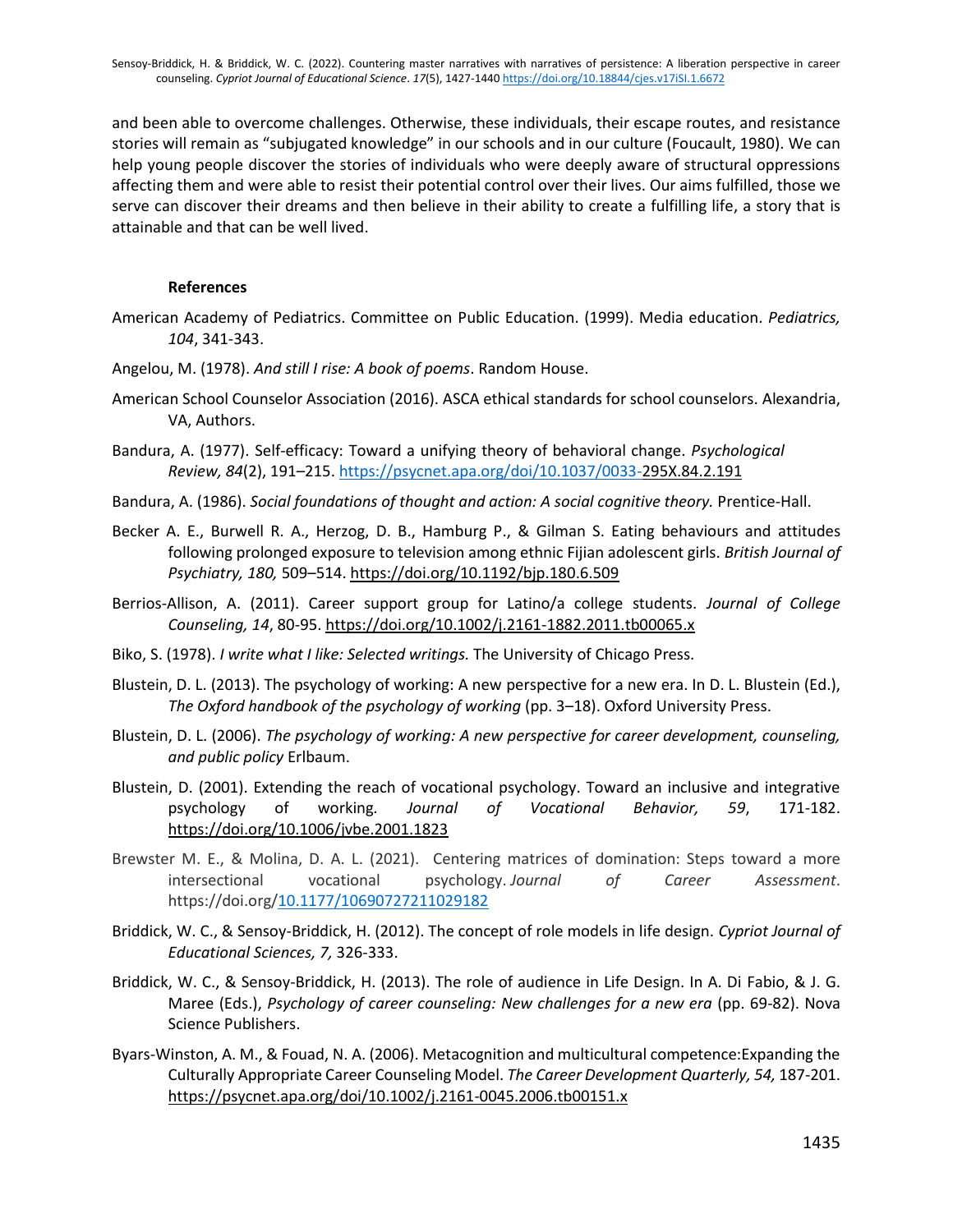Sensoy-Briddick, H. & Briddick, W. C. (2022). Countering master narratives with narratives of persistence: A liberation perspective in career counseling. *Cypriot Journal of Educational Science*. *17*(5), 1427-1440 <https://doi.org/10.18844/cjes.v17iSI.1.6672>

- Chapman-Hilliard, C., Adams-Bass, W. (2016). A conceptual framework for utilizing Black history knowledge as a path to psychological liberation for Black youth. *Journal of Black Psychology*, 42, 479-507. [https://doi.org/10.1177/0095798415597840](https://doi.org/10.1177%2F0095798415597840)
- Chung, Y. B. (2003). Career counseling with lesbian, gay, bisexual, and transgendered persons: The next decade. *The Career Development Quarterly, 52*, 78-86. [https://doi.org/10.1002/j.2161-](https://doi.org/10.1002/j.2161-0045.2003.tb00630.x) [0045.2003.tb00630.x](https://doi.org/10.1002/j.2161-0045.2003.tb00630.x)
- Clarren, R. (2017). How American is failing Native American students: Punitive discipline, inadequate curriculum, and declining federal funding created an education crisis. The Nation. Retrieved from <https://www.thenation.com/article/archive/left-behind/>
- Collins, P. H. (1989). The social construction of Black feminist thought. *Signs, 14,* 745-773. [https://doi.org/10.1086/494543](https://psycnet.apa.org/doi/10.1086/494543)
- Cook, E., Heppner, M., & O'Brien, K. (2002). Career development women of color and White women: Assumptions, conceptualization, and intervention from an ecological perspective. *The Career Development Quarterly, 50,* 291-301. <https://doi.org/10.1002/j.2161-0045.2002.tb00574.x>
- Crenshaw, Ocean, & Nanda (2015). Black girls matter: Pushed out, overpoliced, and underprotected. African American Policy Forum. Retrieved fro[m https://tinyurl.com/2ycxmsje](https://tinyurl.com/2ycxmsje)
- Denham, A. A. (2008). Rethinking historical trauma: Narratives of resilience. *Transcultural Psychiatry, 45*, 391-414. [https://doi.org/10.1177/1363461508094673](https://doi.org/10.1177%2F1363461508094673)
- Duran, E., & Duran, B. (1995). *Native American postcolonial psychology.* State University of New York.
- Eccles, J. S., & Roeser, R. W. (2011). Schools as developmental contexts during adolescence. *Journal of Research on Adolescence, 21*, 225-241. [https://doi.org/10.1111/j.1532-7795.2010.00725.x](https://psycnet.apa.org/doi/10.1111/j.1532-7795.2010.00725.x)
- Field A. E., Camargo, C. A. J., Taylor, C.B., Berkey, C. S., Roberts, S. B., & Colditz, G. A., (2001). Peer, parent, and media influences on the development of weight concerns and frequent dieting among preadolescent and adolescent girls and boys. *Pediatrics, 107*, 54–60. <https://doi.org/10.1542/peds.107.1.54>
- Fitzgerald, L. F., & Betz, N. E. (1994). Career development in cultural context: The role of gender, race, class, and sexual orientation. In M. L. Savickas & R. W. Lent (Eds.), *Convergence in career development theories: Implications for science and practice* (pp. 103117). CPP Books.
- Flores, L. Y., & O'Brien, K. M. (2002). The career development of Mexican American adolescent women: A test of social cognitive career theory. *Journal of Counseling Psychology,49*(1), 14–27. [https://doi.org/10.1037/0022-0167.49.1.14](https://psycnet.apa.org/doi/10.1037/0022-0167.49.1.14)
- Fouad, N. (2001). The future of vocational psychology: Aiming high. Journal of Vocational *Behavior, 59*, 183-191. [https://doi.org/10.1006/jvbe.2001.1824](https://psycnet.apa.org/doi/10.1006/jvbe.2001.1824)
- Foucault, M., & Gordon, C. (1980). Power/knowledge: Selected interviews and other writings,1972-1977. Pantheon Books.
- Freedman, J. & Combs, G. (1996). *Narrative therapy: The social construction of preferred realities*. W. W. Norton and Company.
- Freire, P. (1990). Pedagogy of the oppressed. Penguin.
- Gaylord‐Harden, N. K., Burrow, A. L., & Cunningham, J. A. (2012). A cultural‐asset framework for investigating successful adaptation to stress in African American youth. *Child Development Perspectives, 6* (3), 264–271. [https://doi.org/10.1111/j.1750-8606.2012.00236.x](https://psycnet.apa.org/doi/10.1111/j.1750-8606.2012.00236.x)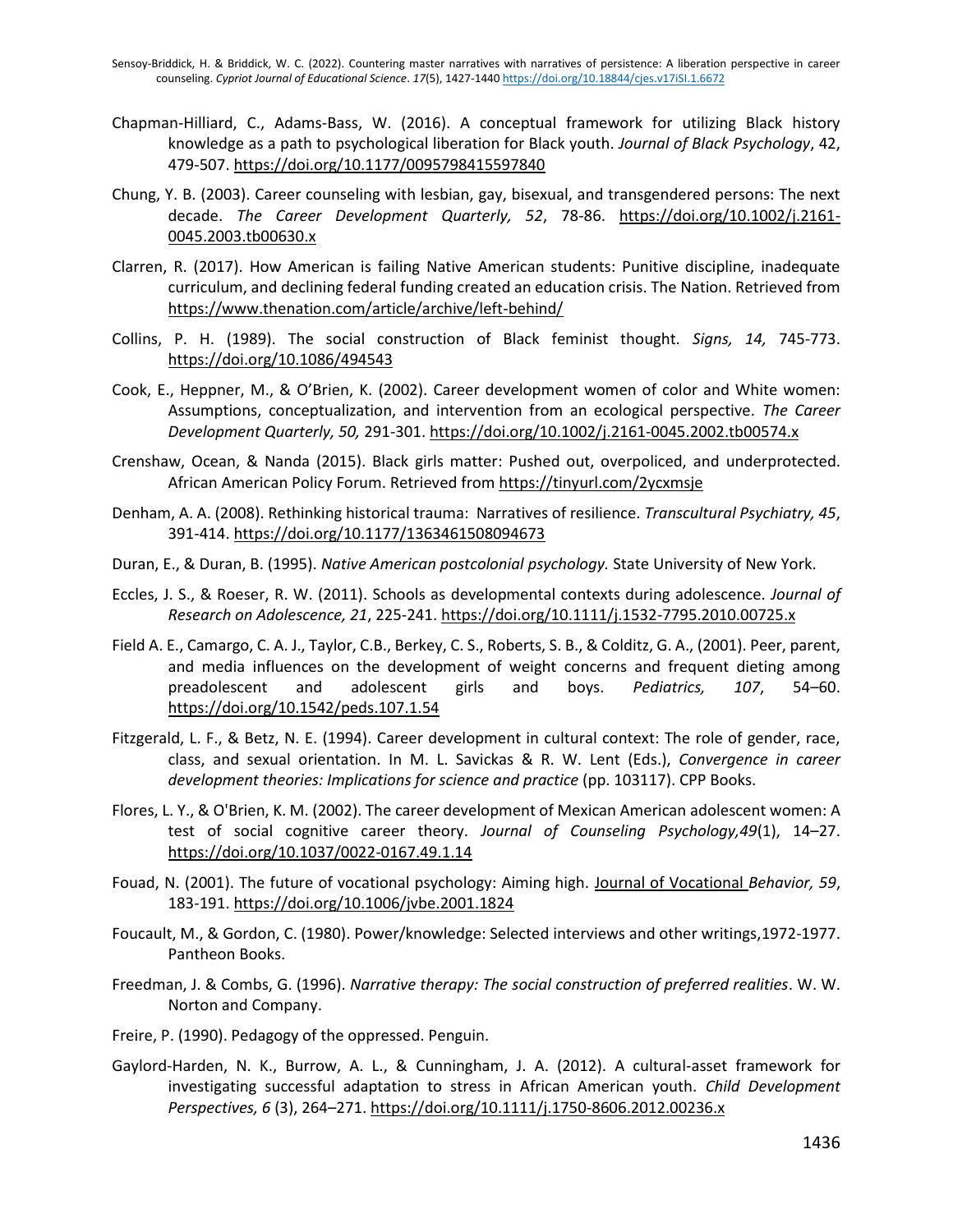- Gergen, K.J., & Kaye, J. (1992). Beyond narrative in the negotiation of therapeutic meaning. In S. McNamee & K.J. Gergen (Eds.), *Therapy as social construction.* (pp. 166–185). Sage.
- Gilliam, W.S. (2005). Prekindergarteners left behind: Expulsion rates in state prekindergartensystems. New Haven, CT: Yale University Child Study Center. Retrieved from [https://medicine.yale.edu/childstudy/zigler/publications/National%20Prek%20Study\\_expulsion](https://medicine.yale.edu/childstudy/zigler/publications/National%20Prek%20Study_expulsion_34954_123099_5379_v2.pdf) [\\_34954\\_123099\\_5379\\_v2.pdf](https://medicine.yale.edu/childstudy/zigler/publications/National%20Prek%20Study_expulsion_34954_123099_5379_v2.pdf)
- Gladwell, M. (2013). *David and Goliath: Underdogs, misfits, and the art of battling giants*. Back Bay Books.
- Greene, A. L., Sullivan, H. J., & Beyard-Tyler, K. (1982). Attitudinal effects of the use of role models in information about sex-typed careers. *Journal of Educational Psychology, 74, 393- 398.* [https://doi.org/10.1037/0022-0663.74.3.393](https://psycnet.apa.org/doi/10.1037/0022-0663.74.3.393)
- Hackett, G., & Byars, A. M. (1996). Social cognitive theory and career development of African American women. *The Career Development Quarterly, 44,* 322-339 [https://doi.org/10.1002/j.2161-](https://doi.org/10.1002/j.2161-0045.1996.tb00449.x) [0045.1996.tb00449.x](https://doi.org/10.1002/j.2161-0045.1996.tb00449.x)
- Hartmann, W. E., & Gone, J. P. (2014). American Indian historical trauma: Community perspectives from two great plains medicine men. *American Journal of Community Psychology, 54,* 274-288. <https://doi.org/10.1007/s10464-014-9671-1>
- Hartung, P. J., & Blustein, D. L. (2002). Reason, intuition, and social justice: Elaborating on Parson's Career Decision-Making Model. *Journal of Counseling & Development, 80*(1), 41-47. [https://doi.org/10.1002/j.1556-6678.2002.tb00164.x](https://psycnet.apa.org/doi/10.1002/j.1556-6678.2002.tb00164.x)
- Hartung, P. J. (2002). Cultural context in career theory and practice: Role Salience and values. *The Career Development Quarterly, 51,* 12-25. [https://doi.org/10.1002/j.2161-0045.2002.tb00588.x](https://psycnet.apa.org/doi/10.1002/j.2161-0045.2002.tb00588.x)
- Heckett, G., Esposito, D., & O'Halloran, M. S. (1989). The relationship of role model influences to the career salience and educational and career plans of college women. *Journal of Vocational Behavior, 35,* 164-180. [https://doi.org/10.1016/0001-8791\(89\)90038-9](https://psycnet.apa.org/doi/10.1016/0001-8791(89)90038-9)
- Khan, B., Robbino, C., & Okrent, A. (2020). The State of US Science & Engineering, 2020. Retrieved from: <https://ncses.nsf.gov/pubs/nsb20201/u-s-s-e-workforce>
- Kirmayer, L. J., Gone, J. P., & Moses, J. (2014). Rethinking historical trauma. *Transcultural Psychiatry, 52,* 299-319. [https://doi.org/10.1177/1363461514536358](https://doi.org/10.1177%2F1363461514536358)
- Lee, C. C. (1984). Predicting the career choice attitudes of rural Black, White, and Native American high school students. *Vocational Guidance Quarterly, 32*, 177-184. [https://doi.org/10.1002/j.2164-](https://psycnet.apa.org/doi/10.1002/j.2164-585X.1984.tb01577.x) [585X.1984.tb01577.x](https://psycnet.apa.org/doi/10.1002/j.2164-585X.1984.tb01577.x)
- Lidderdale, M. A., Croteau, J. M., Anderson, M. Z., Tovar-Murray, D., & Davis, J. M. (2007). Building lesbian, gay, and bisexual vocational psychology: A theoretical model of workplace sexual identity management. In K. J. Bieschke, R. M. Perez, & K. A. DeBord (Eds.), *Handbook of counseling and psychotherapy with lesbian, gay, bisexual, and transgender clients* (pp. 245–270). American Psychological Association.
- Liu, W. M. (2017). White male power and privilege: The relationship between White supremacy and social class. Journal of Counseling Psychology, 64, 394-358.<https://doi.org/10.1037/cou0000227>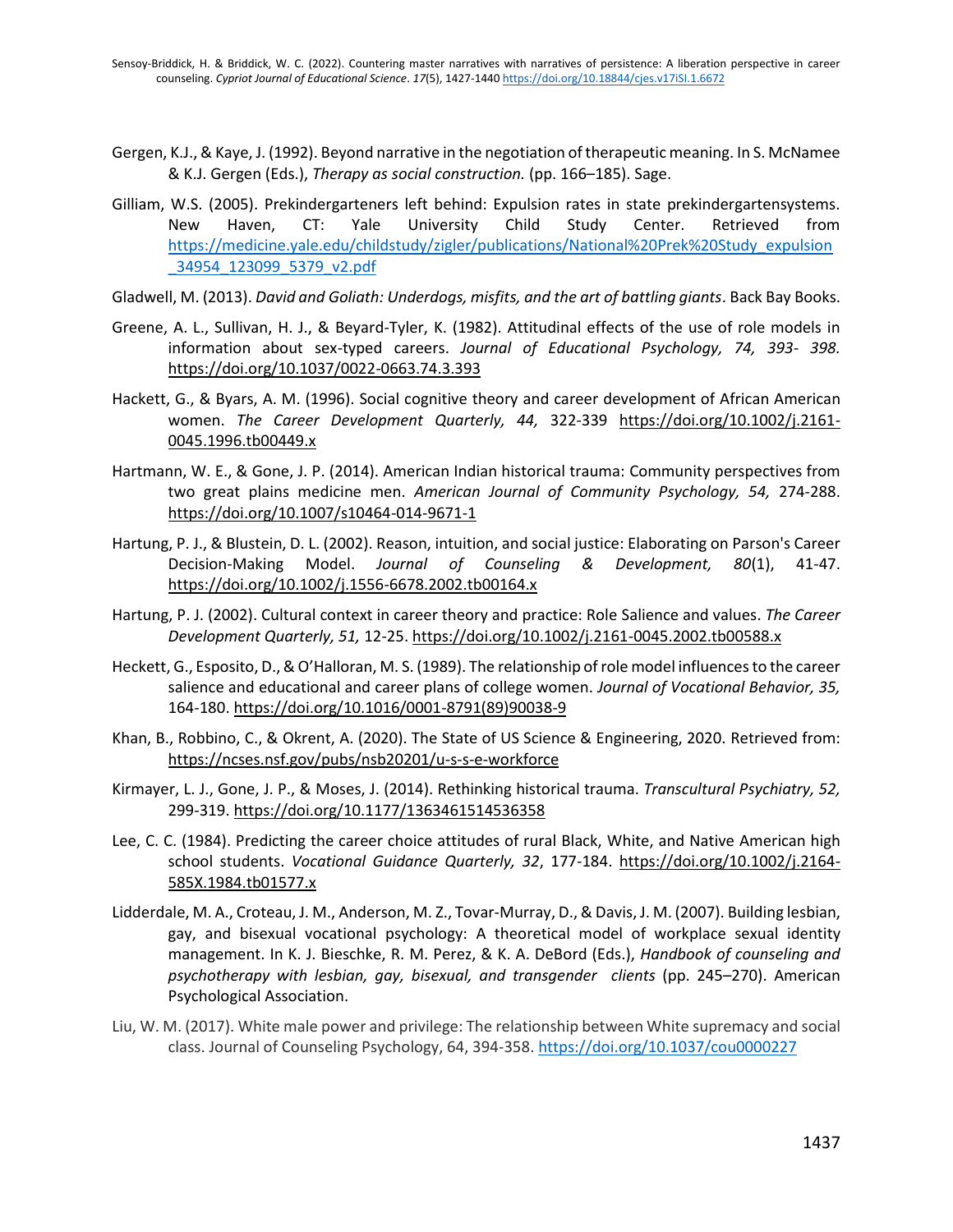- Luginbuhl, P. J., McWhirter, E. H., McWhirter, B. T. (2016). Sociopolitical development, autonomous motivation, and education outcomes among low income Latina/o adolescents. *Journal of Latina/o Psychology, 4*, 43–59. [https://doi.org/10.1037/lat0000041](https://psycnet.apa.org/doi/10.1037/lat0000041)
- Maree, J. G. (2020). *Innovating counselling for self- and career construction: Connecting conscious knowledge with subconscious insight*. Springer.
- Maree, K., Ebersöhn, L., & Molepo, M. (2006). Administering narrative career counselling in a diverse setting: Trimming the sails to the wind. *South African Journal of Education, 26*, 49-60. <http://hdl.handle.net/2263/2190>
- Martín-Baró, I. (1994). *Writings for a liberation psychology.* (A. Aron & S. Corne, Eds.). Harvard University Press.
- Montero, M., & Sonn, C. C. (Eds.). (2009). *Psychology of liberation: Theory and applications.* Springer Science + Business Media.
- Morris, A. M., & Katzman, D. L. (2003). The impact of media on eating disorders in children and adolescents. *Paediatrics Child Health, 8,* 287-289. <https://doi.org/10.1093/pch/8.5.287>
- Moyers, B. [Producer] (1990). *A world of ideas*. [Television series]. PBS.
- Obama, M. (2018) *Becoming.* Crown.
- Olle, S. C., & Fouad, N. A. (2015). Parental support, critical consciousness, and agency in career decision making for urban students. *Journal of Career Assessment, 23,* 533-544. [https://doi.org/10.1177/1069072714553074](https://doi.org/10.1177%2F1069072714553074)
- Pleiss, M. K., Feldhausen, J. F. (1995). Mentors, role models, and heroes in the lives of gifted children. *Educational Psychologist, 30,* 159-169. [https://doi.org/10.1207/s15326985ep3003\\_6](https://doi.org/10.1207/s15326985ep3003_6)
- Prilleltensky, I. (1997). Values, assumptions, and practices: Assessing the moral implications of psychological discourse and action. *American Psychologist, 52*, 517-535. [https://doi.org/10.1037/0003-066X.52.5.517](https://psycnet.apa.org/doi/10.1037/0003-066X.52.5.517)
- Ponterotto, J., Rivera, L., & Sueyoshi, L. (2000). The career-in-cultural interview: A semi-structured protocol for the cross-cultural intake interview. *The Career Development Quarterly, 49,* 85-96. [https://doi.org/10.1002/j.2161-0045.2000.tb00753.x](https://psycnet.apa.org/doi/10.1002/j.2161-0045.2000.tb00753.x)
- Pope, M. (2003). Career counseling in the twenty-first century: Beyond cultural encapsulation. *The Career Development Quarterly, 52,* 54-60. <https://doi.org/10.1002/j.2161-0045.2003.tb00627.x>
- Pope, M., Briddick, W. C., & Wilson, F. (2013). The historical importance of social justice in the founding of the National Career Development Association. *The Career Development Quarterly, 61*(4), 368– 373. [https://doi.org/10.1002/j.2161-0045.2013.00063.x](https://psycnet.apa.org/doi/10.1002/j.2161-0045.2013.00063.x)
- Rapa L. J., Diemer, M. A., Bañales J. (2018). Critical action as a pathway to social mobility among marginalized youth. *Developmental Psychology, 54,* 127-137. [https://doi.org/10.1037/dev0000414](https://psycnet.apa.org/doi/10.1037/dev0000414)
- Ratts, M. J., Singh, A. A., Nassar‐McMillan, S., Butler, S. K., & McCullough, J. R. (2016). Multicultural and Social Justice Counseling Competencies: Guidelines for the counseling profession. *Journal of Multicultural Counseling and Development, 44*(1), 28-48. [https://doi.org/10.1002/jmcd.12035](https://psycnet.apa.org/doi/10.1002/jmcd.12035)
- Richardson, M. S. (1993). Work in people's lives: A location for counseling psychologists. *Journal of Counseling Psychology, 40*, 425-433. [https://doi.org/10.1037/0022-0167.40.4.425](https://psycnet.apa.org/doi/10.1037/0022-0167.40.4.425)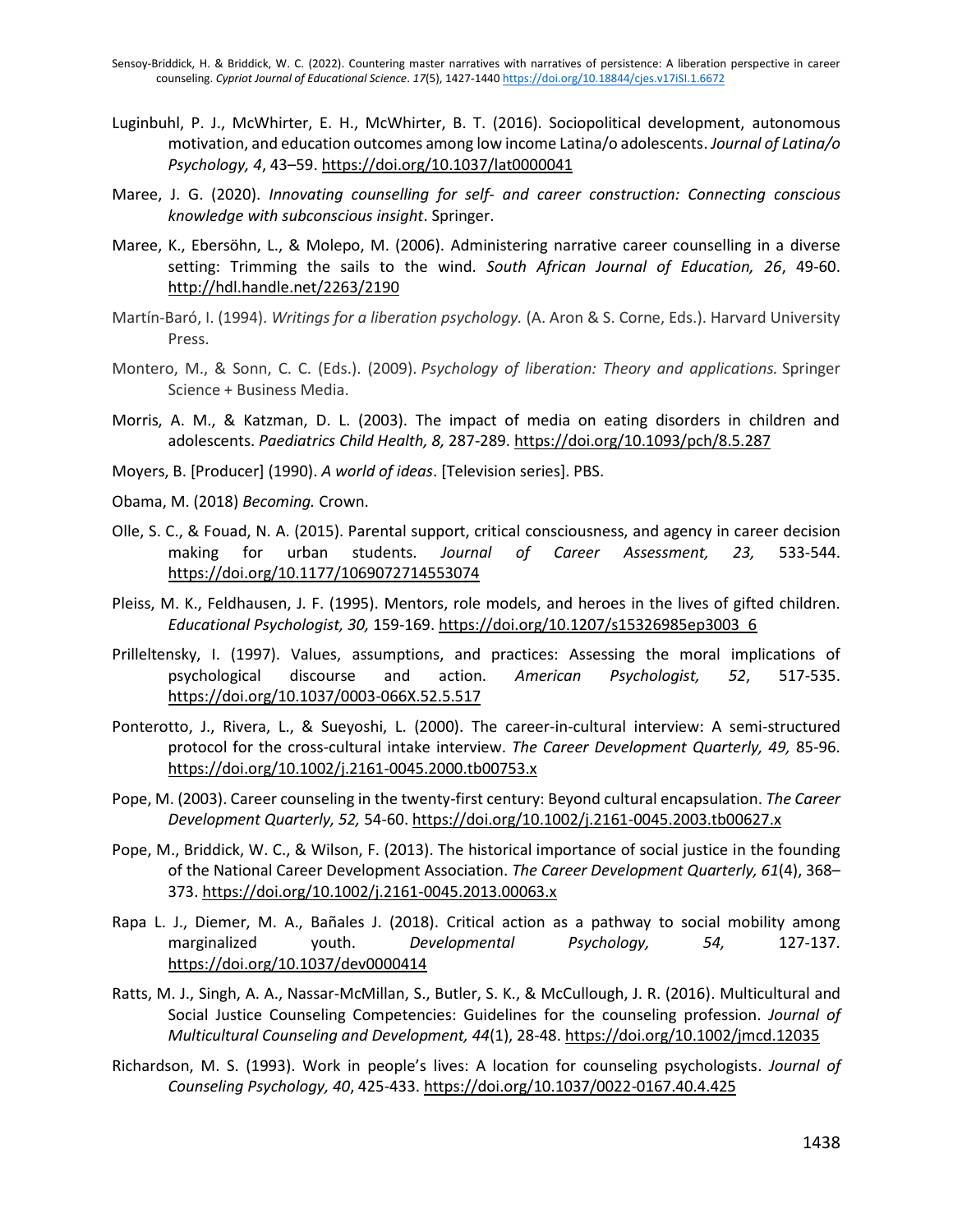Sensoy-Briddick, H. & Briddick, W. C. (2022). Countering master narratives with narratives of persistence: A liberation perspective in career counseling. *Cypriot Journal of Educational Science*. *17*(5), 1427-1440 <https://doi.org/10.18844/cjes.v17iSI.1.6672>

Savenye, W. (1990). Role models and student attitudes toward nontraditional careers. *Educational Technology Research & Development, 38,* 5-13.

#### [https://doi.org/10.1007/BF02298177](https://psycnet.apa.org/doi/10.1007/BF02298177)

- Savickas, M. L. (2006). *Career counseling* [DVD] American Psychological Association.
- Savickas, M. L. (2011). *Career counseling*. American Psychological Association.
- Savickas, M. L. (2015). *Life design counseling manual*. Mark L. Savickas.
- Savickas, M. L. (2019a). *Career counseling* (2<sup>nd</sup> ed.). American Psychological Association.
- Savickas, M. L. (2019b). *Career construction counseling manual*. Mark L. Savickas.
- Seaton, E. K., & Douglass, S. (2014). School diversity and racial discrimination among African
- American adolescents. *Cultural Diversity and Ethnic Minority Psychology, 20*(2), 156–165. [https://doi.org/10.1037/a0035322](https://psycnet.apa.org/doi/10.1037/a0035322)
- Stanley, C. A. (2007). When counter narratives meet master narratives in the journal of editorial-review process. *Educational Researcher, 36*, 14-24[. https://doi.org/10.3102/0013189X06298008](https://psycnet.apa.org/doi/10.3102/0013189X06298008)
- Thompson, M. N. (2013). Career barriers and coping efficacy among Native American students. *Journal of Career Assessment, 21*, 311-325. [https://doi.org/10.1177/1069072712471501](https://psycnet.apa.org/doi/10.1177/1069072712471501)
- United Nations. (2019, August 12). *Ten key messages*. Department of Economic and Social Affairs. <https://tinyurl.com/yn7ep7np>
- US Census Bureau (2019). *Quick facts*. Retrieved from <https://www.census.gov/quickfacts/fact/table/US/SEX255219>
- Wallace, B. (2007). Personal narratives of some eminent people. In K. Maree (Ed*.), Shaping the story: A guide to facilitating narrative counselling*. (pp. 209-238). Van Schaik Publishers.
- Walsh, W. B., Bingham, R. P., Brown, M. T., & Ward, C. M. (Eds.) (2001). *Career Counseling for African Americans*. Lawrence Erlbaum Associates.
- Watts, R. J., Griffith, D. M., & Abdul-Adil, J. (1999). Sociopolitical development as an antidote for oppression—theory and action. *American Journal of Community Psychology, 27*(2), 255–271. [https://doi.org/10.1023/A:1022839818873](https://psycnet.apa.org/doi/10.1023/A:1022839818873)
- White, M. (1992). Deconstruction and therapy. In D. Epston & M. White (Eds.), *Experience*, *narrative*, *and imagination: Selected papers of David Epston and Michael White 1989-1991* (109-151). Adelaide, South Australia: Dulwich Centre Publications.
- White, M. (1993). Deconstruction and therapy. In S. Gilligan & R. Price (Eds.), *Therapeutic conversations* (22-61).W. W. Norton and Company.
- White, M., & Epston, D. (1990). *Narrative means to therapeutic ends*. Norton.
- Wink, J. (2005). *Critical pedagogy*. Allyn & Bacon
- Winslade, J., & Smith, L. (1997). Countering Alcoholic Narratives. In G. Monk, J. Winslade, K. Crocket, & D. Epston (Eds.), *Narrative therapy in practice: The archaeology of hope* (pp. 158-192). Jossey-Bass Publishers.